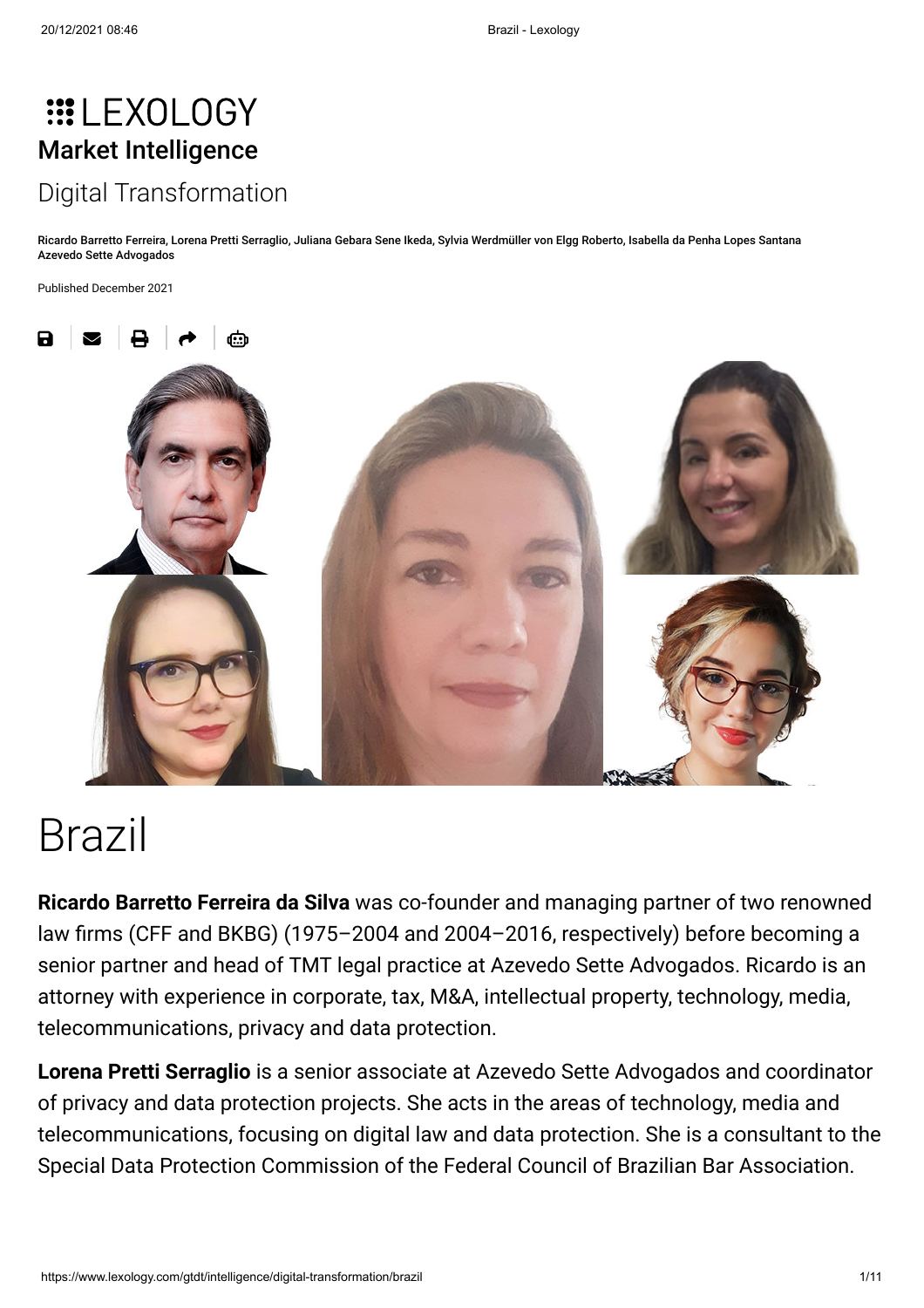**Juliana Gebara Sene Ikeda** is a senior associate at Azevedo Sette Advogados. Juliana coordinates projects to structure technology companies in Brazil and assists clients with the preparation of legal opinions, contracts and memos in the areas of digital law, privacy and data protection.

**Sylvia Werdmüller von Elgg Roberto** is an associate at Azevedo Sette Advogados. She acts in the areas of technology, media and telecommunications, focusing on telecommunications matters.

**Isabella da Penha Lopes Santana** is an associate member of the technology, media, and telecommunications team at Azevedo Sette Advogados.

## 1 What are the key features of the main laws and regulations governing digital transformation in your jurisdiction?

In Brazil, Decree No. 9,319/2018 has created the National System for the Digital Transformation and established the governance structure for the implementation of a Brazilian Strategy for Digital Transformation (e-Digital). Its digital transformation aims to include economic digital transformation, which stimulates an economy based on data, with incentives to the development of telecommunications infrastructure and the attraction of data centres to Brazil; a world of connected devices, recognising the potential of the internet of things (IoT) applications; and new business and market models, especially in the digital field, more competitive and flexible.

E-Digital also brings the governmental digital transformation, focusing on offering simple and intuitive digital public services through a single and centralised platform, wide access to information and open data, interoperability between governmental databases, availability of a digital identification for the citizens, the implementation of the Brazilian General Data Protection Act (Law No. 13,709/18 – LGPD), among other initiatives.

No. 10,332/2020 institutes the Digital Government Strategy for 2020-2022, in the scope of the bodies and entities from the Federal Public Administration, autarchies and foundations, observing the provisions of E-Digital.

Further to this:

Decree No. 10,046/2019 provides for governance in data sharing within the Federal Public Administration and institutes the Citizens Base Register and the Central Data Governance Committee;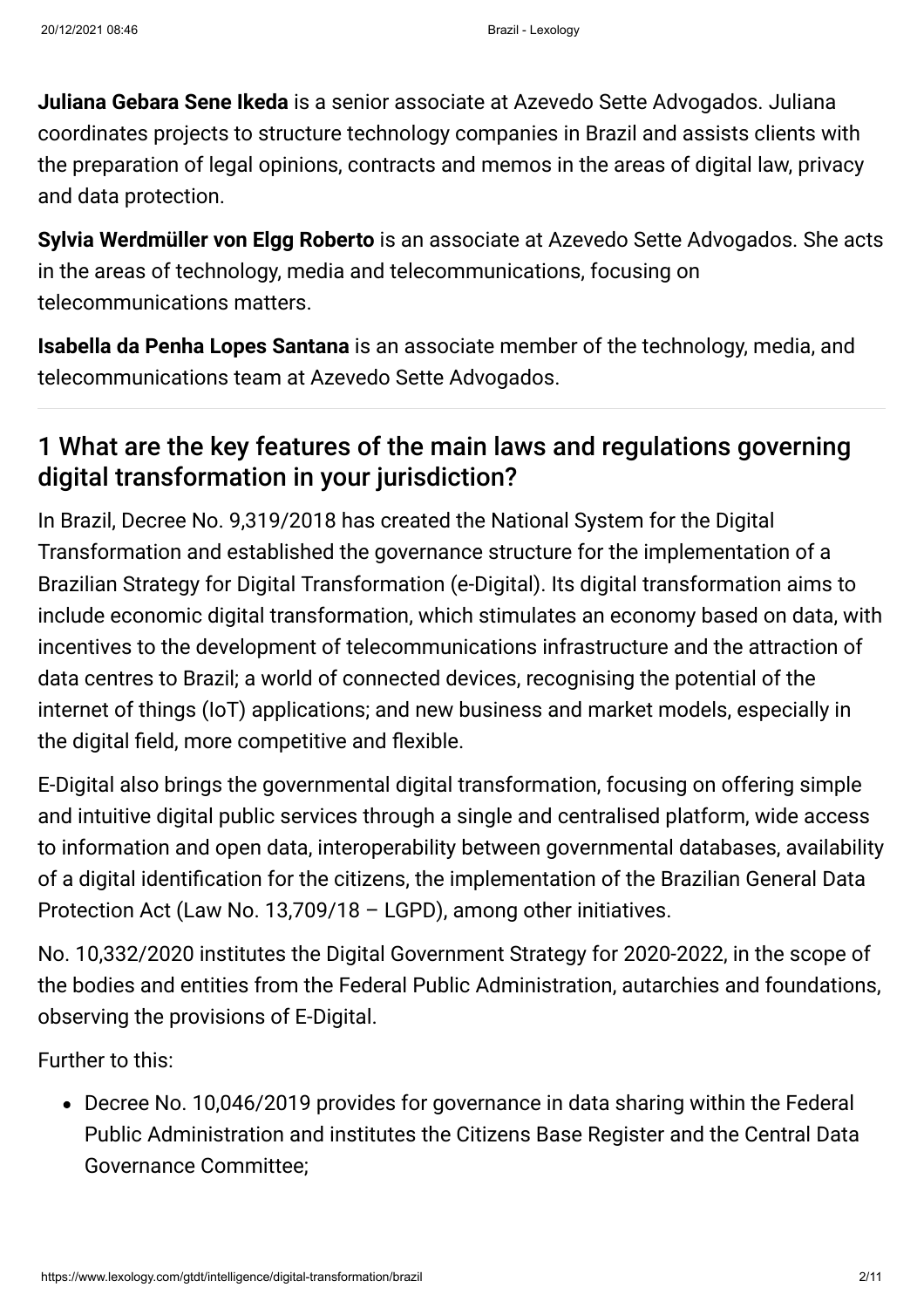- Decree No. 9,854/2019 institutes the National Plan of Internet of Things and the Chamber of Management and Monitoring of the Development of Machine-to-Machine Communication Systems and IoT;
- Decree No. 10,278/2020 establishes the technique and the requirements for the digitalisation of public or private documents, so that these digital documents produce the same legal effects as the original physical documents; and
- Decree No. 10,382/2020 institutes the Strategic Management and State Transformation Programme (TransformaGov), which aims to implement measures of institutional transformation in the Federal Public Administration.

#### 2 What are the most noteworthy recent developments affecting organisations' digital transformation plans and projects in your jurisdiction, including any government policy or regulatory initiatives?

There are several noteworthy recent developments affecting organisations' digital transformation plans and projects in the Brazilian jurisdiction.

First, we have seen the creation of the digital portal, gov.br, courtesy of Decree No. 9,756/2019, which offers digital public services and guarantees identification of every citizen accessing these services. Furthermore, Law No. 13,989/2020, which provides for the use of telemedicine (long-distance patient and clinician contact) during the crisis caused by the coronavirus pandemic, and establishes that the Federal Council of Medicine may regulate telemedicine after the pandemic. Under Law No. 14,063/2020, provision is made for the use of electronic signatures in interactions with public entities, acts of legal entities and in health issues and on software licences developed by public entities, reducing the bureaucracy of electronic signatures in documents to expand access to digital public services. Also, Resolution No. 1/2020 from the Brazilian Central Bank institutes the payment arrangement 'PIX' and approves its regulation, disciplining the provision of payment services related to instant payment transactions and the instant payment transaction itself, under the arrangement. Law No. 13,709/18 (the Brazilian General Data Protection Act (LGPD)), formalised by Law No. 14,058/2020, brings legal responsibilities for the agents that process personal data, including by digital means; and Law No. 14,075/2020 extends the use of digital social savings account to receive social benefits from the federal government. These are just some of the initiatives that have been especially stimulated by the covid-19 pandemic. Furthermore, the Latin American Economic Outlook 2020: Digital Transformation for Building Back Better report, produced by the Organisation for Economic Co-operation and Development and other entities, points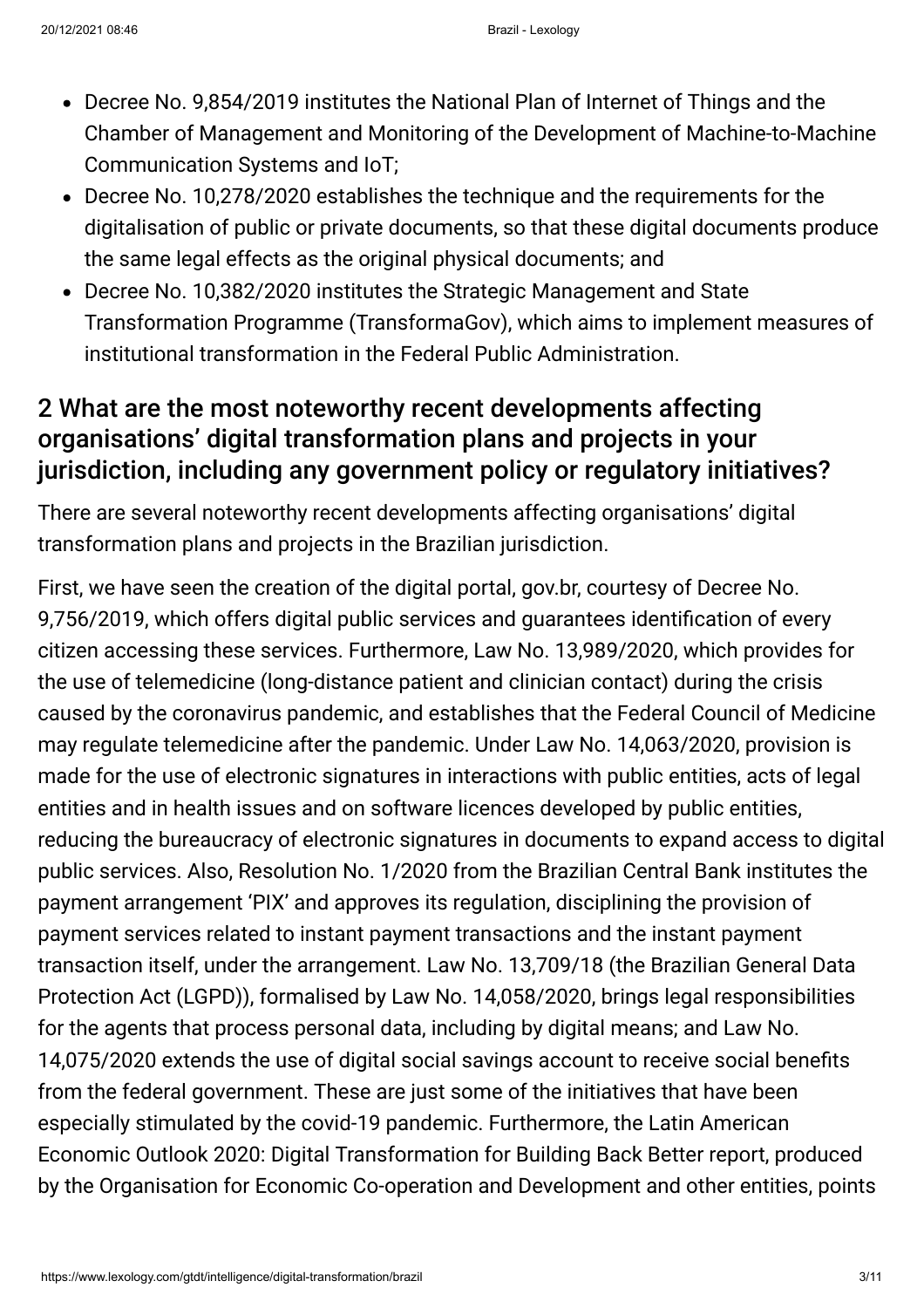out that 'digital transformation is the key in accelerating the recovery of Latin America and the Caribbean from the crisis caused by covid-19', and this may incentivise the transformation further.

Also relevant, in a bidding procedure scheduled to be held in November 2021, the National Telecommunications Agency (ANATEL) will auction radio frequencies in the 700MHz, 2.3GHz, 3.5GHz and 26GHz bands and grant authorisations to exploit the Personal Mobile Service, aiming to expand telecommunications services with fourth-generation technology (4G) and, in addition, implement fifth-generation technology (5G) in Brazil. The 5G, expected to be offered in July 2022, will ensure the requirements necessary to enable the concepts of Ultra Reliable Low Latency Communications, massive Machine-Type Communication and enhanced mobile broadband, which, in turn, will serve different business models and applications, including IoT devices, in areas such as public safety, telemedicine and smart cities.

The Federal Revenue, along with the Serpro (Federal Service of Data Processing), launched a new platform that relies on blockchain technology, called b-Cadastros, which enables the databases of social security number (CPF), national register of legal entities (CNPJ) and other registers to be shared with public entities and the entities associated to them. The platform allows the participants of the blockchain network to receive only the composition of bases that may interest them, eg, they may choose to receive only the CPF base or the CPF and CNPJ bases, or any other composition necessary for their activities, through its own infrastructure or provided by Serpro. Consequently, it will improve data protection and enable lower costs.

Finally, Resolution No. 333/2020 institutes ethics, transparency and governance in the creation and use of artificial intelligence (AI) in the Judiciary. It establishes that court decisions that support AI must preserve ethical values. In addition, Bill No. 21/2020 creates the legal framework for the development and use of AI by the government, companies, various entities and individuals. The text, in progress in the House of Representatives, establishes principles, rights, duties and governance instruments for the AI. The bill establishes that the use of AI will be based on respect for human rights and democratic values, non-discrimination, plurality, free enterprise and data privacy.

# 3 What are the key legal and practical factors that organisations should consider for a successful Cloud and data centre strategy?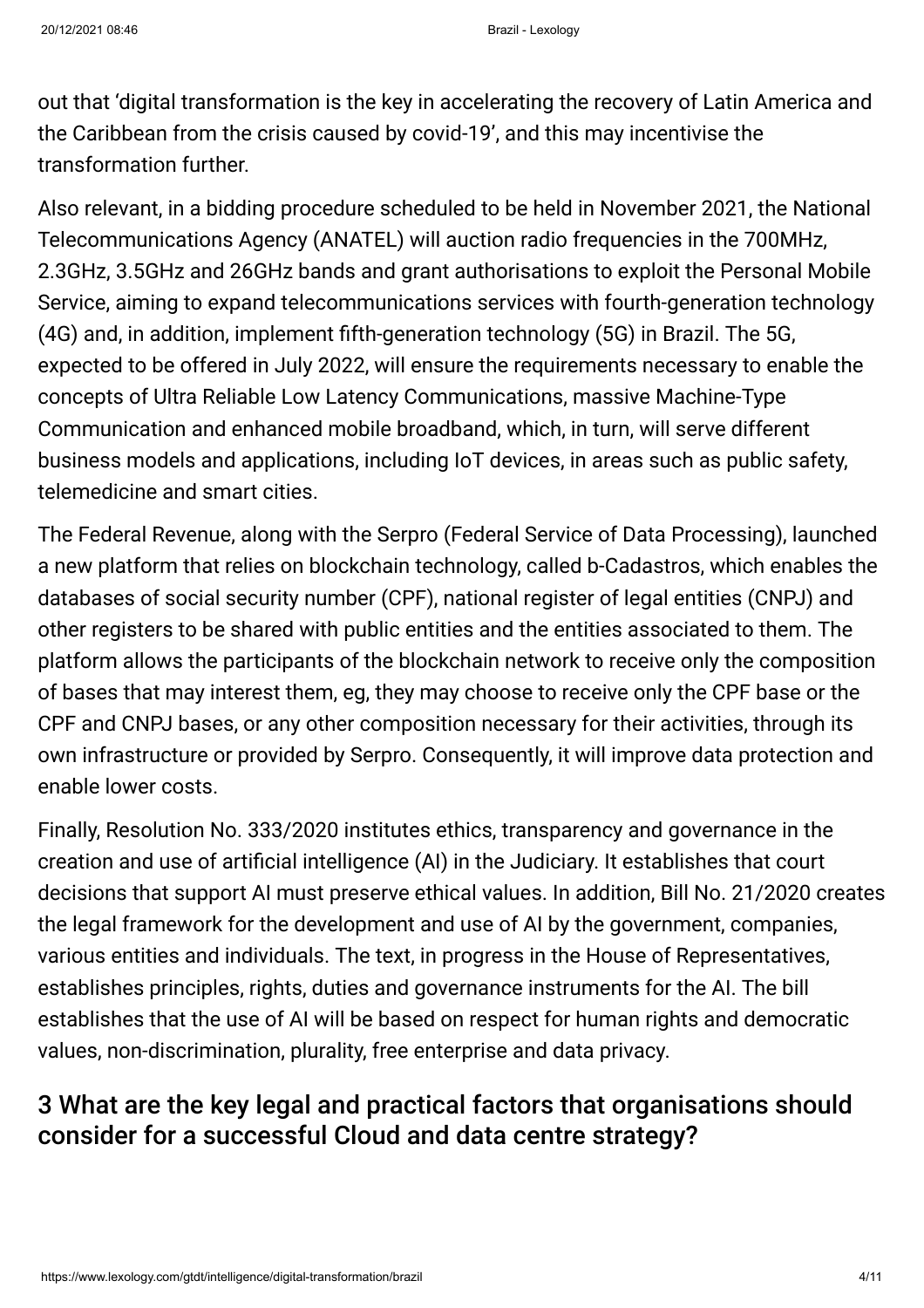Before creating and/or implementing any Cloud and data centre strategy, it is essential to understand the technologies and the current IT environment of the organisation. After mapping the issues in the current environment, the company must establish its goals within the context of a new structure. In any case, to have a successful Cloud and data centre strategy, organisations shall consider the risks, costs and technologies involved. The idea is to mitigate all risks (including, without limitation, legal risks, such as potential breaches of data protection regulation), as well as maximise the use of new technologies and ideally reduce costs.

Specifically regarding legal factors, it is important to have in mind that any Cloud and data centre strategy has its concerns. Despite all its advantages, organisations must take into consideration cybersecurity issues in general. These organisations need to adopt and implement serious security procedures, such as security training. They also need to be aware that the stored data can be compromised or breached. Data centre and Cloud providers offer different levels of security protection and, in any case, such protection is not total. There are always warranty disclaimers and limitation of liability provisions. This is why contracts between such organisations and their IT providers for data centre and Cloud services need to be well negotiated and reviewed.

Therefore, to reduce legal and business risks associated with digital transformation projects related to Cloud and data centre strategy, it is recommended that companies review existing internal documents to analyse if the deployment of the technology is viable, with professionals who can address how the technology works and what are the benefits and consequences for the customers. Companies should also negotiate robust contracts with suppliers, as well as provide audit compliance of suppliers' documents and procedures. Proofs of concept shall be performed on limited terms, to avoid liabilities on the business and eventual inadequate processing of information. Finally, companies must establish additional legal obligations to secure compliance whenever necessary.

#### 4 What contracting points, techniques and best practices should organisations be aware of when procuring digital transformation services at each level of the Cloud 'stack'? How have these evolved over the past five years and what is the direction of travel?

IT Service Agreements, such as data centre and Cloud services agreements have similar relevant contracting points. Furthermore, despite the development of new technologies and new regulation related to this matter (especially involving data protection) in the past five years, main negotiation issues remain the same due diligence and migration terms;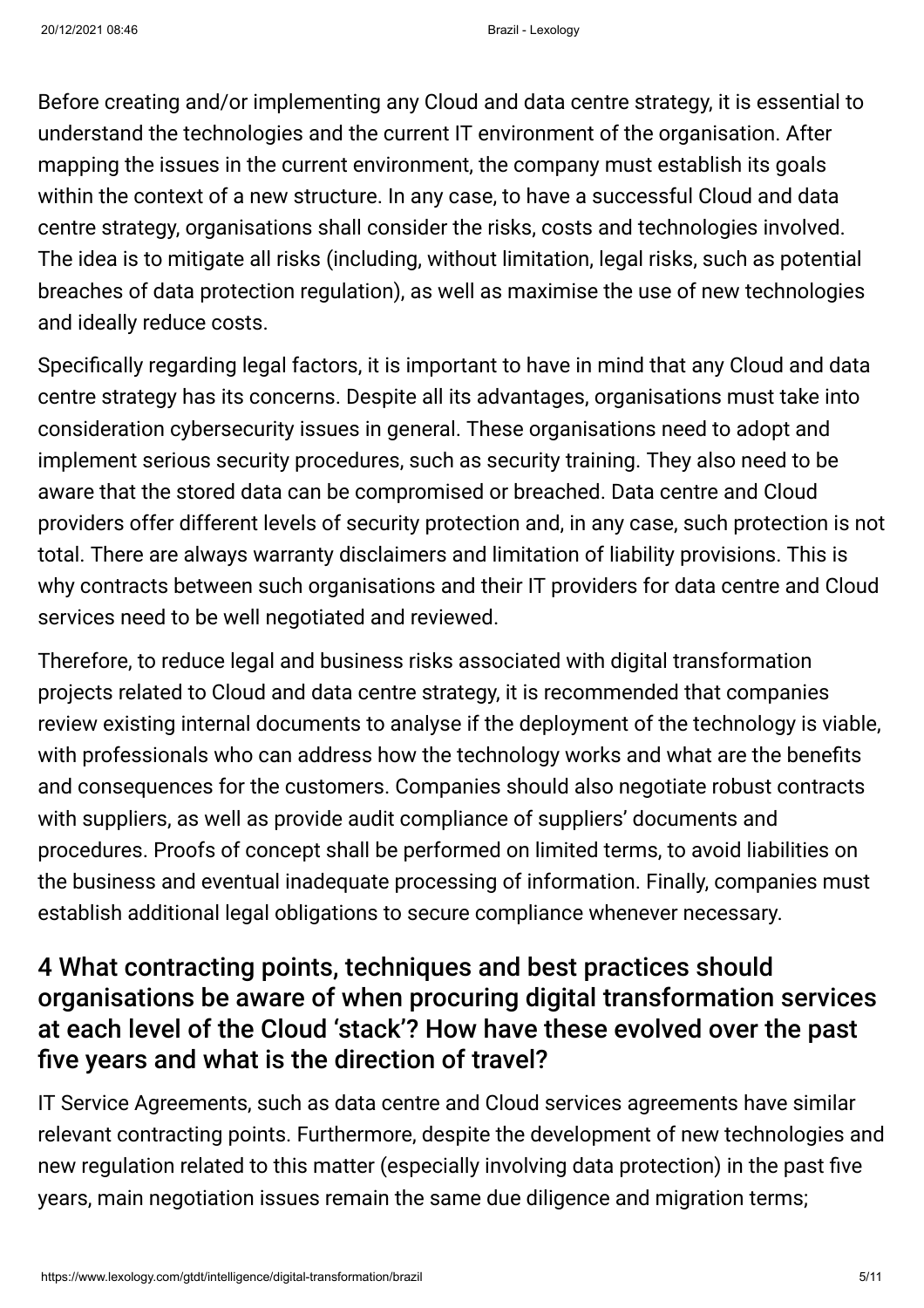implementation schedules; full description of services (to avoid additional charges); service levels; data protection, data portability and backup; compliance with applicable laws; warranties and liability; penalties; and, finally, business continuity and disaster recovery.

As mentioned above, it is recommended, from a digital transformation point of view, to understand the particularities of cloud service and delivery models before the implementation of a cloud due diligence, procurement and contracting. From this perspective, it is important that companies are really aware about new IT techniques – such as blockchain, 5G and IoT, among others – when procuring digital transformations services, since the legal responses to them heavily depend on the clarity of how these technologies work and its possible consequences.

In the past two decades, organisations have been concerned with the issues above and the only development (besides new technologies) is that local laws are now establishing further requirements in connection with these services, especially regarding data protection and security issues. We believe that in view of the consolidation of these news laws and, as a result, the creation of case law regarding this matter, organisations and suppliers will have solid grounds to negotiate their agreements in the near future.

#### 5 In your experience, what are the typical points of contention in contract discussions and how are they best resolved?

The main negotiation issues related to data centre and cloud services agreements are due diligence and migration terms; implementation schedules; full description of services (to avoid additional charges); service levels; data protection, data portability and backup; compliance with applicable laws; warranties and liability; penalties; and business continuity and disaster recovery. These issues are mostly solved within a commercial context. For example, to have greater warranties and service levels, the organisation will offer higher compensation to its providers. Penalties can be lower or higher depending on the schedules agreed by and between the parties. In addition, many issues are technical, such as disaster recovery procedures and all security procedures related to data storage. In this regard, although some local laws may set forth minimum technical requirements, many organisations have their own standards, even stricter than local regulations, in order to avoid security breaches and the possible damage of reputation.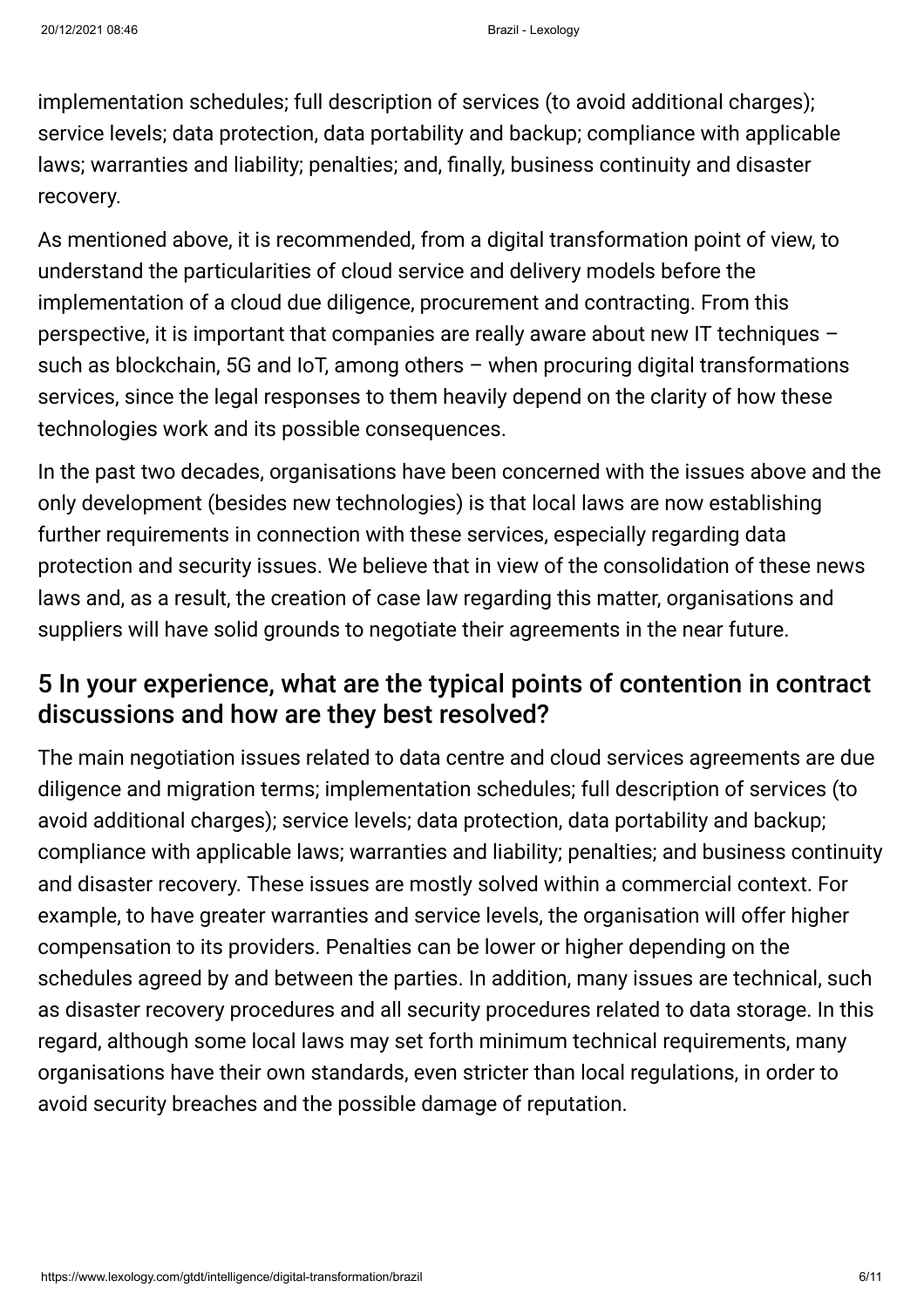There is no specific rule to solve these contention points. The parties must take into consideration minimum legal standards, but in general, they are free to negotiate them in accordance with their own policies and practices.

#### 6 How do your jurisdiction's cybersecurity laws affect organisations on their digital transformation journey?

Decree No. 9,637/2018 has created the National Policy of Information Security, which expressly establishes that the Office of Institutional Security of the President shall draft and publish a National Strategy of Information Security, in articulation with the Interministerial Committee for Digital Transformation. Later, Decree No. 10,222/2020 approved the National Cyber Security Strategy (E-Ciber), a manifest orientation of the federal government to Brazilian society indicating its intended actions for cybersecurity, in the national and international scenario, within the period 2020−2023. It is the first module of the National Strategy of Information Security. Among its strategic goals, fundamentally based on the transformations caused by the digital revolution, we should mention the strengthening of governance actions in cybersecurity by the public and private sectors, which contemplates initiatives related to people management, compliance with cybersecurity requirements and management of information assets.

Also important is ANATEL's Resolution No. 740/2020, which approved the Regulation of Cybersecurity Applied to the Telecommunications Sector, setting forth conducts and procedures to promote security in telecommunications networks and services and protect critical telecommunications structures, being applicable to collective interest telecommunications services providers, except those deemed small-sized providers as per the relevant regulations (even though some providers might become or cease to be subject to the provisions thereof). This notwithstanding, its principles and guidelines should be complied with by all collective and restricted interest telecommunications service providers, regardless of their size.

In addition, Normative Instruction No. 4/2020 of the Office of Institutional Security of the Republic Presidency sets forth the minimum cybersecurity requirements that should be adopted in the establishment of 5G networks.

Furthermore, the Brazilian Civil Rights Framework for the Internet (Law No. 12,965/2014) establishes principles, guarantees, rights and obligations for the use of internet in Brazil. Among its provisions, the preservation of stability, security and functionality of the network,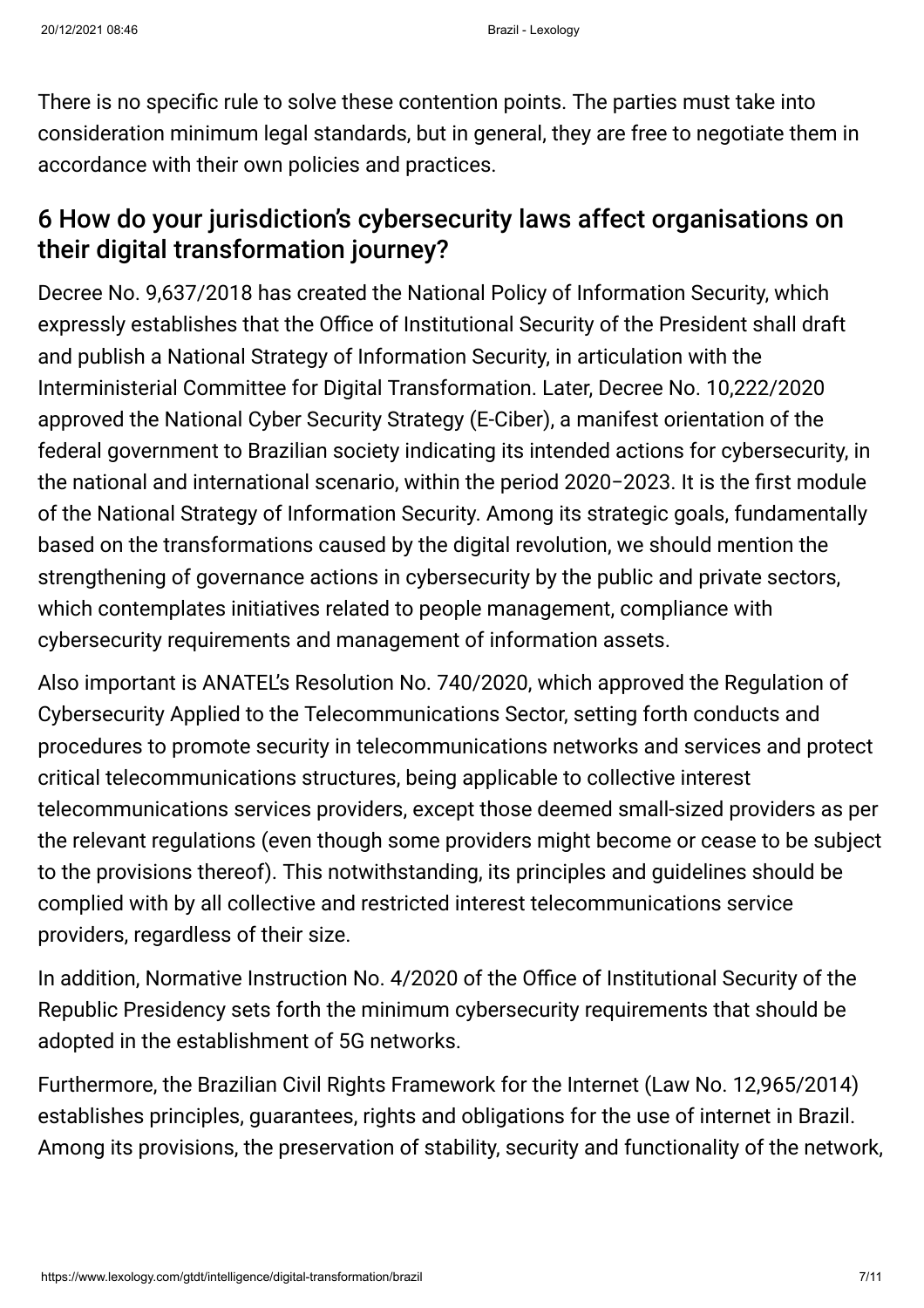via technical measures consistent with international standards and good practices, brings an incentive for cybersecurity in the organisations.

Decree No. 8,771/2016, which regulates the Brazilian Civil Rights Framework for the Internet, also provides some security and secrecy standards of registers, personal data and private communications, determining that applications and connection providers (ASPs and ISPs) shall establish strict control over the access to data, provide authentication mechanisms for access to records, create a detailed inventory of access to connection and application access records and use record management solutions by means of techniques that ensure the inviolability of data (such as encryption or equivalent protection measures).

#### 7 How do your jurisdiction's data protection laws affect organisations as they undergo digital transformation?

The Brazilian General Data Protection Act (Law No. 13,709/18 (LGPD)) affects organisations as they undergo digital transformation, since the processes of digitalisation involve a lot of types of personal data processing, such as the manipulation of big volumes of data, storage, sharing or automation of activities. Also, the LGPD applies to any processing operation carried out by a natural person or a legal entity of public or private law, irrespective of the means, the country in which its headquarters are located or the country where the data are located, provided that the processing operation is carried out in the national territory; the purpose of the processing activity is to offer or provide goods or services or the processing of data of individuals located in the national territory; or the personal data being processed have been collected in the national territory. The processing agents – namely, the controller, who takes the decisions about the processing of personal data, and the processor, who processes personal data on the controller's behalf – shall keep records on the operations of personal data processing. Also, the international transfer of personal data is only allowed through the legal mechanisms provided by LGPD, which include level of adequacy; standard or specific contractual clauses; execution of contract; and compliance with a legal or regulatory obligation.

Processing agents must also adopt technical and administrative security measures, able to protect personal data from unauthorised accesses and accidental or unlawful situations of destruction, loss, alteration, communication or any type of improper or unlawful processing. These measures shall be observed by design, since the initial stage of a product or service, to its execution.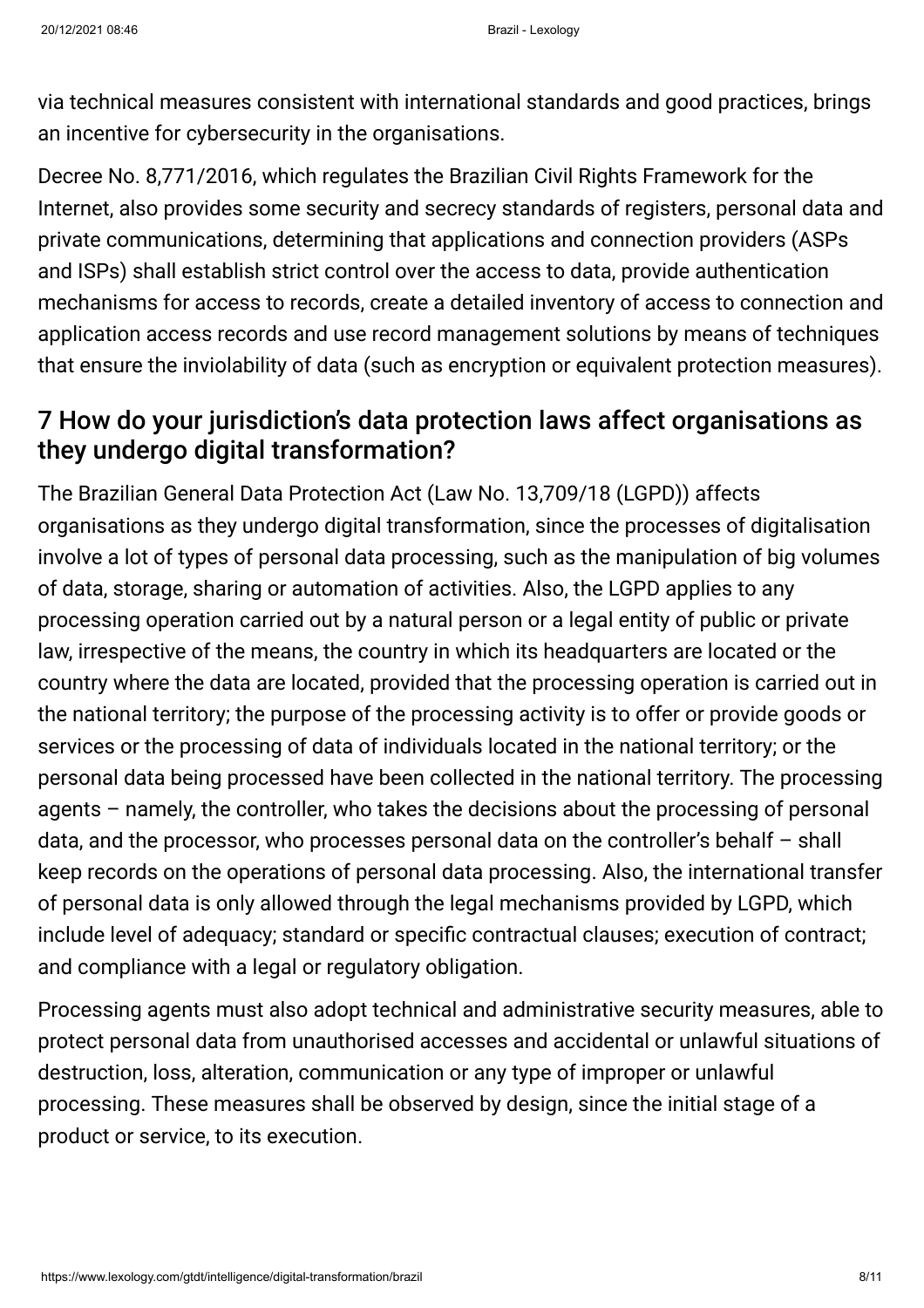Furthermore, the LGPD establishes the obligation of communication about the occurrence of a security incident that may cause risks or relevant damage to data subjects, bringing a strategy focused on the data subject experience; and the obligation that operational processes and systems used for the processing of personal data are structured, so as to meet security requirements, standards of good practice and other regulatory standards.

All these elements are important to guarantee an efficient governance privacy programme, capable of addressing the digital transformation in a legitimate way.

## 8 What do organisations in your jurisdiction need to do from a legal standpoint to move software development from (traditional) waterfall through Agile (continuous improvement) to DevOps (continuous delivery)?

There is no immediate required action from a legal standpoint in order to move traditional software to DevOps at this moment. In Brazil, software protection laws are in accordance with international standards (provided by the World Trade Organisation and its international treaties). Software registration (for protection purposes) is not mandatory, so there is no bureaucratic issue. Thus, software developers, contractors and users shall enter into specific agreements that covers this kind of progress without any legal impediment.

However, considering the need for more flexibility, effective communication and processes management that move software development to DevOps, from a legal standpoint, organisations are recommended to implement internal policies to cope with this development (for example, a policy about software assets management, to ensure the adequate use of third-party software, within its licence scope).

#### 9 What constitutes effective governance and best practice for digital transformation in your jurisdiction?

In Brazil, effective governance and best practice for digital transformation constitutes the harmonisation of initiatives with using the potential of digital technologies to promote sustainable and inclusive social and economic development, with innovation, as well as increased competitiveness, productivity and employment and income levels in the country.

To implement this definition, it is necessary to look for: the promotion of the expansion of internet access and digital technologies for the population; incentives for the development of innovative technologies derived from scientific research; increased trust in the digital environment, with respect to citizens' rights; education and professional training on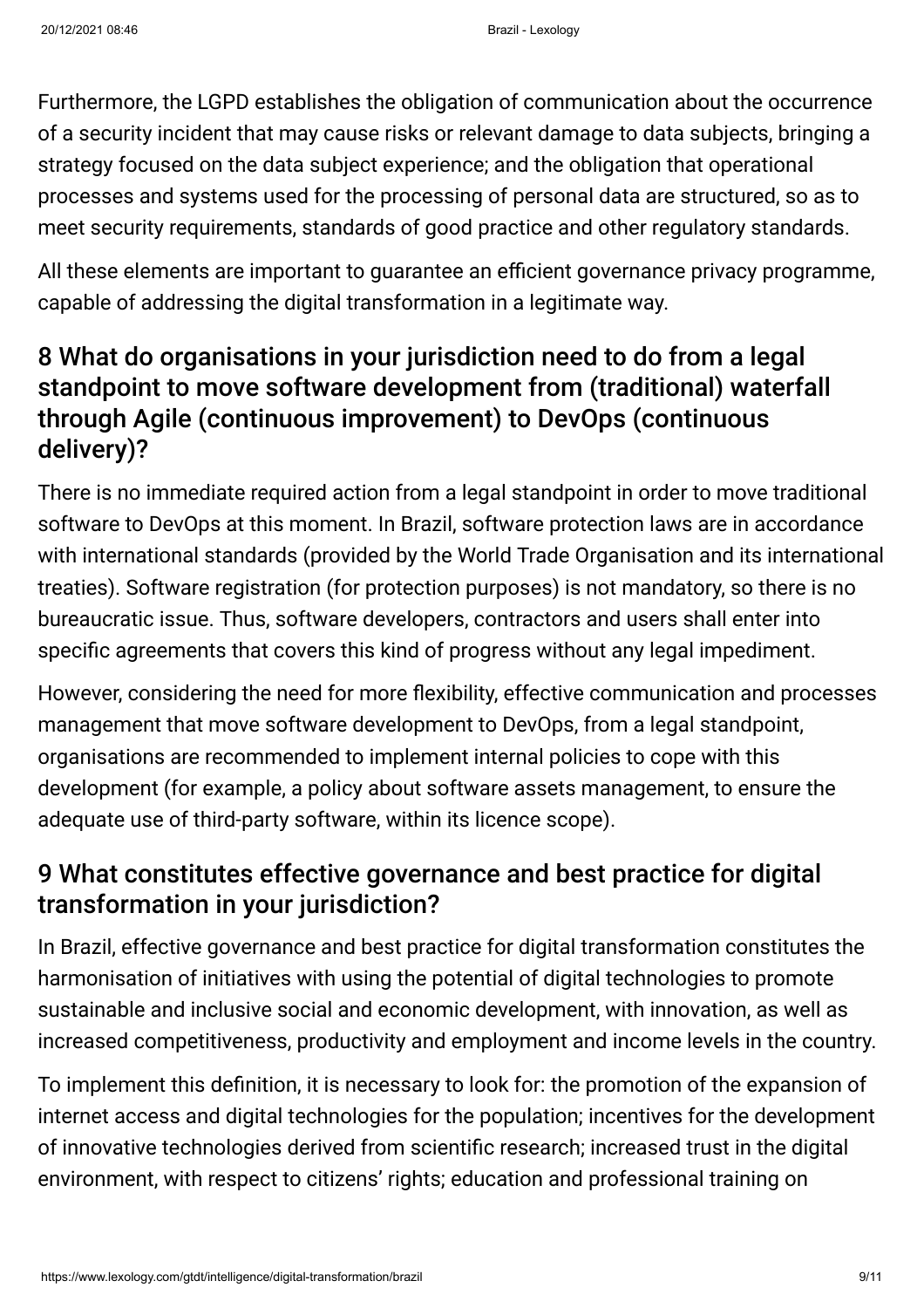advanced technologies and the work of the future; the regional integration in digital economy; and the stimulation of competitiveness and the presence of Brazilian companies abroad.

In companies, digital transformation governance and best practice can be implemented through the use of planned infrastructure and architecture to prevent security threats and allow the transformation; arrangement and negotiation of robust contracts with suppliers, along with constant management of execution risks; updated risk assessments of the management of data and cybersecurity; and effective internal policies covering DevOps.

It is also essential to consider the relevance of data governance in the digital transformation since companies generate an exponential volume of data and progressively use it in their decision-making. Data governance shall observe the value, cost, risks and constraints of data to analyse, on a case-by-case basis, the impacts of the uses of data in digital transformation.

Also, it is necessary to transform and adapt the processes related to artificial intelligence, big data and data analytics, to guarantee the compliance with data protection rules and the security of information, which is essential to keep the efficacy of the companies' strategies, as well as achieve higher commercial values of data.

#### The Inside Track

#### **What aspects of and trends in digital transformation do you find most interesting and why?**

The increasing provision of digital services to citizens fosters investments in telecommunications infrastructure and information security, heading towards the digital inclusion of the population, with trust in digital relations. The development of IoT and smart cities also benefit from digital transformation (especially through public-private partnerships) and 5G technology tends to be increasingly boosted by digital transformation effects in society. Furthermore, a study, entitled Digitisation, Resilience and Business Continuity, organised by Deloitte, presents some considerations about the future of digitisation in Brazil due to the effects of covid-19, demonstrating that the Brazilian 'new normal' will have high impacts on health, education, the judiciary and the government.

#### **What challenges have you faced as a practitioner in this area and how have you navigated them?**